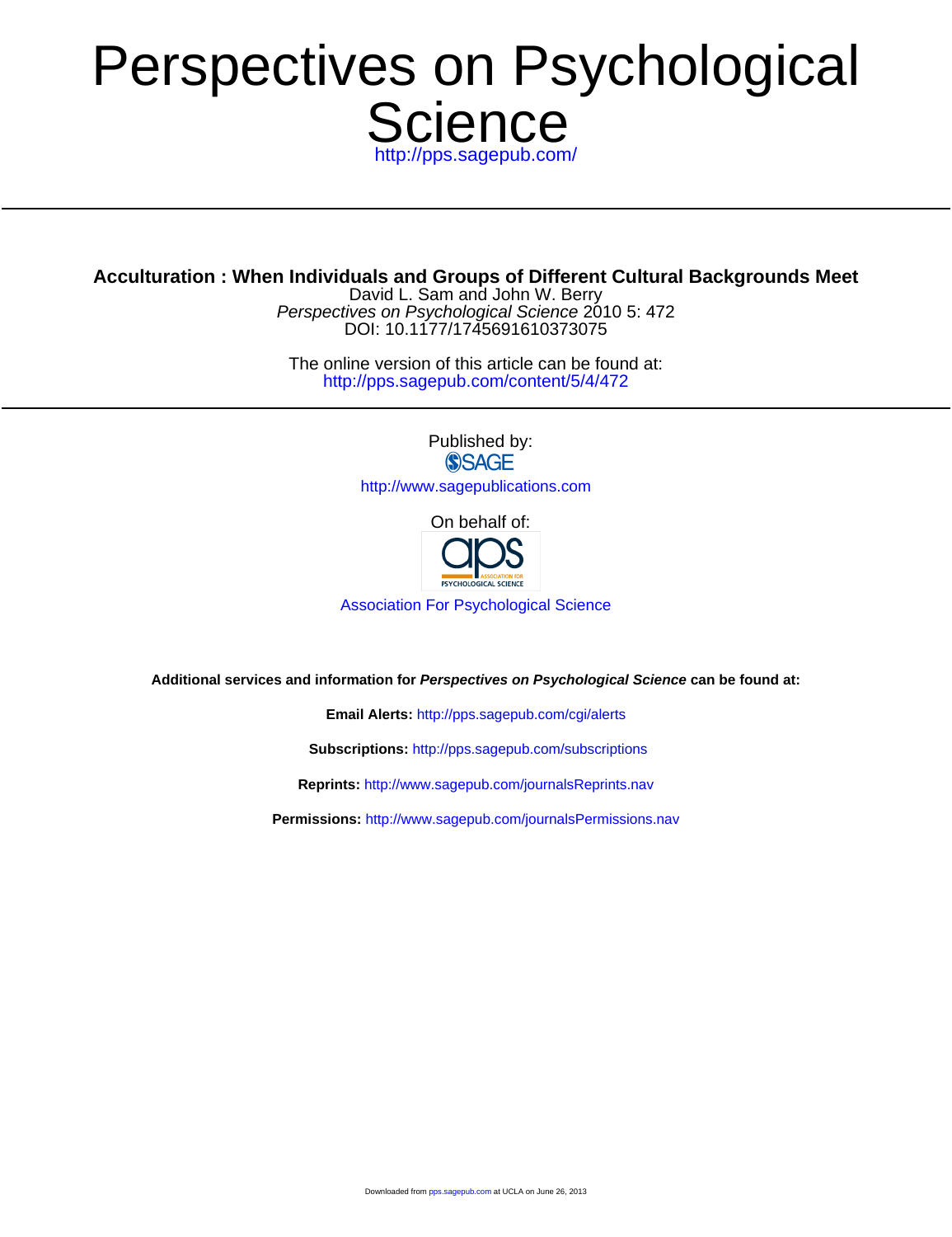

# Acculturation: When Individuals and Groups of Different Cultural Backgrounds Meet

Perspectives on Psychological Science 5(4) 472–481  $©$  The Author(s) 2010 Reprints and permission: sagepub.com/journalsPermissions.nav DOI: 10.1177/1745691610373075 http://pps.sagepub.com



# David L. Sam<sup>1</sup> and John W. Berry<sup>2</sup>

<sup>1</sup> Faculty of Psychology, University of Bergen, Bergen, Norway and <sup>2</sup> Department of Psychology, Queen's University, Kingston, Ontario, Canada

#### Abstract

In cross-cultural psychology, one of the major sources of the development and display of human behavior is the contact between cultural populations. Such intercultural contact results in both cultural and psychological changes. At the cultural level, collective activities and social institutions become altered, and at the psychological level, there are changes in an individual's daily behavioral repertoire and sometimes in experienced stress. The two most common research findings at the individual level are that there are large variations in how people acculturate and in how well they adapt to this process. Variations in ways of acculturating have become known by the terms integration, assimilation, separation, and marginalization. Two variations in adaptation have been identified, involving psychological well-being and sociocultural competence. One important finding is that there are relationships between how individuals acculturate and how well they adapt: Often those who integrate (defined as being engaged in both their heritage culture and in the larger society) are better adapted than those who acculturate by orienting themselves to one or the other culture (by way of assimilation or separation) or to neither culture (marginalization). Implications of these findings for policy and program development and for future research are presented.

#### Keywords

acculturation, acculturation strategies, acculturative stress, cultural learning, development, psychological adaptation, sociocultural adaptation

What happens to people when they move from the culture in which they have been born and raised to a new and unfamiliar culture? Arguably, when peoples of different cultural backgrounds come into contact with each other, they may (or may not) adopt each other's behaviors, languages, beliefs, values, social institutions, and technologies. However, precisely how and to what extent this takes place is not straightforward. Also, the consequences of this process for the well-being of individuals are not straightforward. In this article, we address how, and how well, groups and individuals manage the change when they come into contact with another cultural group and determine if there is a relationship between the manner in which people manage the change and how well they adapt as individuals.

The issues stemming from these questions have collectively been referred to as *acculturation*, which refers to the process of cultural and psychological change that results following meeting between cultures. Closely linked to acculturation is adaptation, which is used in this article to refer to individual psychological well-being and how individuals manage socioculturally. Adaptation is thus considered a consequence of acculturation. In addressing the questions posed above, we will first discuss the concept of acculturation and then present a general framework for understanding acculturation. There are three features to this framework: what changes take place during acculturation, how people acculturate, and how well they adapt following acculturation. As part of what changes during acculturation, we will look at affective, behavioral, and cognitive aspects of acculturation, as well as personality issues. With respect to how people acculturate, our emphasis will be on acculturation strategies. Finally, we will focus on research findings from children and youth in regard to how well people adapt. This is not only because they constitute the fastest growing sector of the population in many Western societies (see Hernandez,

#### Corresponding Author:

David L. Sam, Faculty of Psychology, University of Bergen, Christiesgate 12, N-5015 Bergen, Norway E-mail: david.sam@psysp.uib.no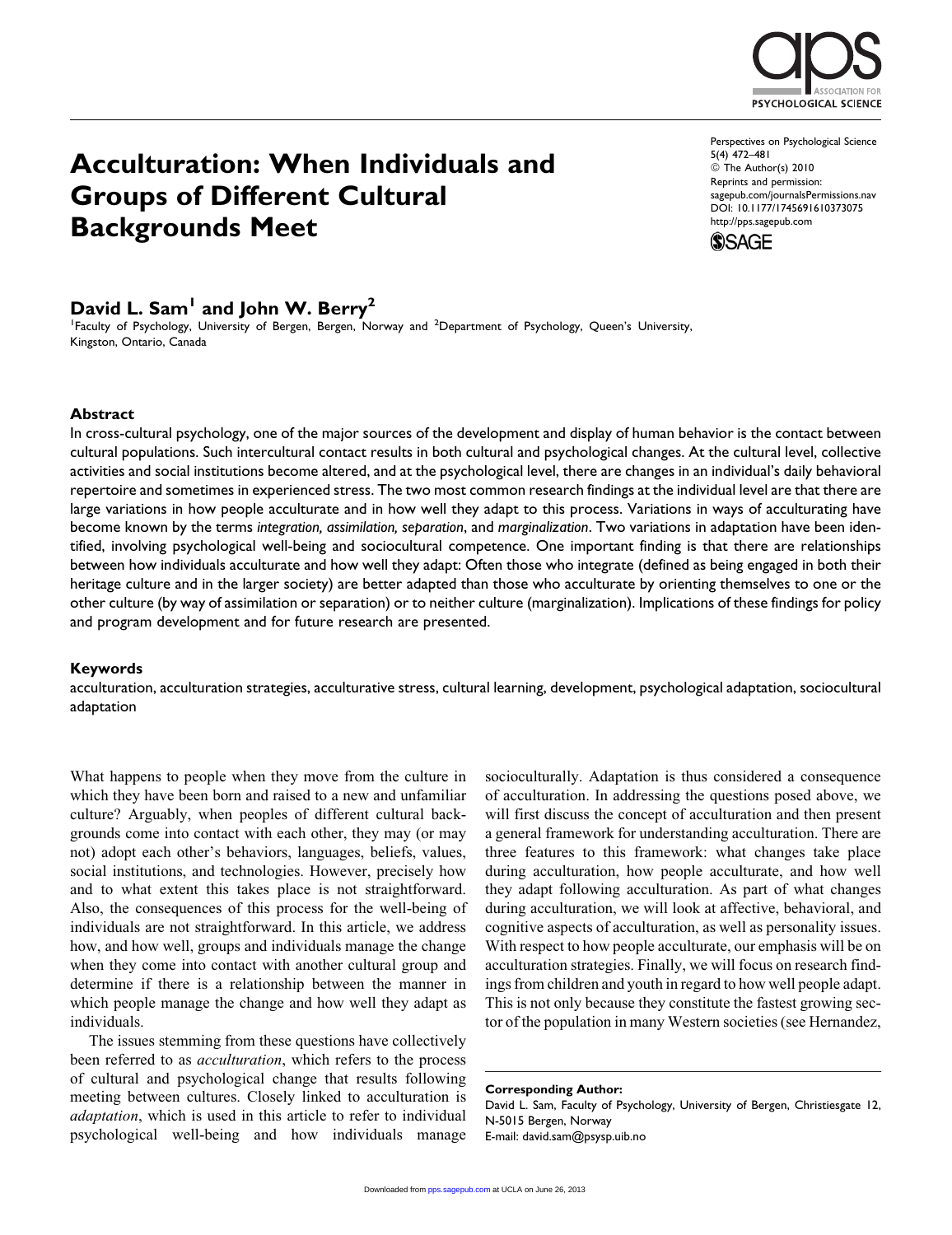Denton, & Macartney, 2008), but more because they are undergoing another form of change—ontogenetic development—that oftentimes confounds acculturation changes. We believe that focusing on the acculturation of children and youth will help exemplify the complexities of the processes and outcomes of acculturation.

This paper takes a universalist approach that emphasizes commonalities in acculturation processes (Berry, Poortinga, Segall, & Dasen, 2002). The universalist approach considers that there are likely to be shared psychological processes underlying any human behavior (including acculturation) and that these processes are shaped by cultural factors during the course of development and are further guided by cultural factors during their expression in daily life.

Although nearly every person living in a culturally plural society can be said to be experiencing some form of acculturation, acculturation research has focused largely on refugees, asylum seekers, sojourners, immigrants, expatriates, and indigenous and so-called ethnic minorities. Research accruing from all these different acculturating groups is enormous. Synthesizing research on these diverse groups is not an easy feat, as they constitute different bodies of research (Ward, 2001). Accordingly, no attempt is made here to synthesize all these research efforts. However, an overview of much of this literature can be found in Sam and Berry (2006).

#### The Concept of Acculturation

The most widely used definition of acculturation is ''those phenomena which result when groups of individuals having different cultures come into continuous first-hand contact, with subsequent changes in the original culture patterns of either or both groups. ... under this definition acculturation is to be distinguished from ... assimilation, which is at times a phase of acculturation'' (Redfield, Linton, & Herskovits, 1936, pp. 149–152). Although this definition of acculturation identifies assimilation to be only a phase of acculturation, the two terms are sometimes used synonymously (see Gordon, 1964). In recent years following increased global migration, there has also been a proliferation of new terms such as biculturalism, multiculturalism, integration, and globalization, and these terms have either been used interchangeably with acculturation or as alternative concepts. Although no attempt is made here to clarify the distinctions between all these terms (see Sam & Berry, 2006, for discussion), we want to emphasize that of the two most widely used terms within this area—assimilation and acculturation—we consider acculturation to be the most generic and, hence, preferable.

One reason for preferring the term acculturation over assimilation is that it acknowledges the reciprocity of the influences that cultural groups have on each other during acculturation. A second reason is that acculturation entails a variety of processes and outcomes; groups and individuals within groups adopt different ways to deal with the acculturation experience, only one of which might be assimilation. Moreover, these different ways of acculturating may result in different adaptation

outcomes. Because situational factors can alter the experience and course of acculturation, people may also have different outcomes in response to their changing experiences.

Whereas acculturation as a concept was originally proposed by anthropologists as a group-level phenomenon (Redfield et al., 1936), early discussions around the concept also recognized it as an individual-level phenomenon (Thurnwald, 1932). Psychology's strong interest in the individual has contributed towards the formal use of the term psychological acculturation (coined by Graves, 1967) and making the distinction between individual-level changes arising from acculturation and those taking place at the group level. As our working position is that individual human behavior interacts with the ecological and cultural contexts within which it occurs, there is a need to keep the group and individual levels distinct. This distinction is essential because the kinds of changes that take place at the two levels (i.e., group and individual) are often different (Berry, 1997). Not every group or individual enters into, participates in, or changes in the same way during their acculturation. Vast individual differences in psychological acculturation exist, even among individuals who have the same cultural origin and who live in the same acculturative arena (Nauck, 2008).

#### Framework for Understanding Acculturation

Berry (2003) has proposed a framework for understanding acculturation. This framework outlines and links group and individual level acculturation and identifies the two (or more) groups in contact (see Fig. 1). To fully comprehend acculturation, one must understand and take into consideration key features of the two original cultural groups (depicted as Culture A and Culture B in Fig. 1) prior to coming into contact with each other. Acculturating individuals and groups bring cultural and psychological qualities with them to the new society, and the new society also has a variety of such qualities. The compatibility (or incompatibility) in cultural values, norms, attitudes, and personality between the two cultural communities in contact needs to be examined as a basis for understanding the acculturation process that is set in motion. It is also important to understand the nature of their contact relationships: Is it one based on domination of one group over the other or on mutual respect or hostility? There is also the need to understand the resulting cultural changes in both groups that emerge during acculturation. No cultural group remains unchanged following culture contact; acculturation is a two-way interaction, resulting in actions and reactions to the contact situation.

At the individual level, there is the need to consider the psychological changes that individuals in all groups undergo and their eventual adaptation to their new situations. Identifying these changes requires sampling a population and studying individuals who are variably involved in the process of acculturation. These changes range from simple behavioral shifts (e.g., in ways of speaking, dressing, and eating) to more problematic, producing acculturative stress (Berry, Kim, Minde, & Mok, 1987) as manifested by uncertainty, anxiety,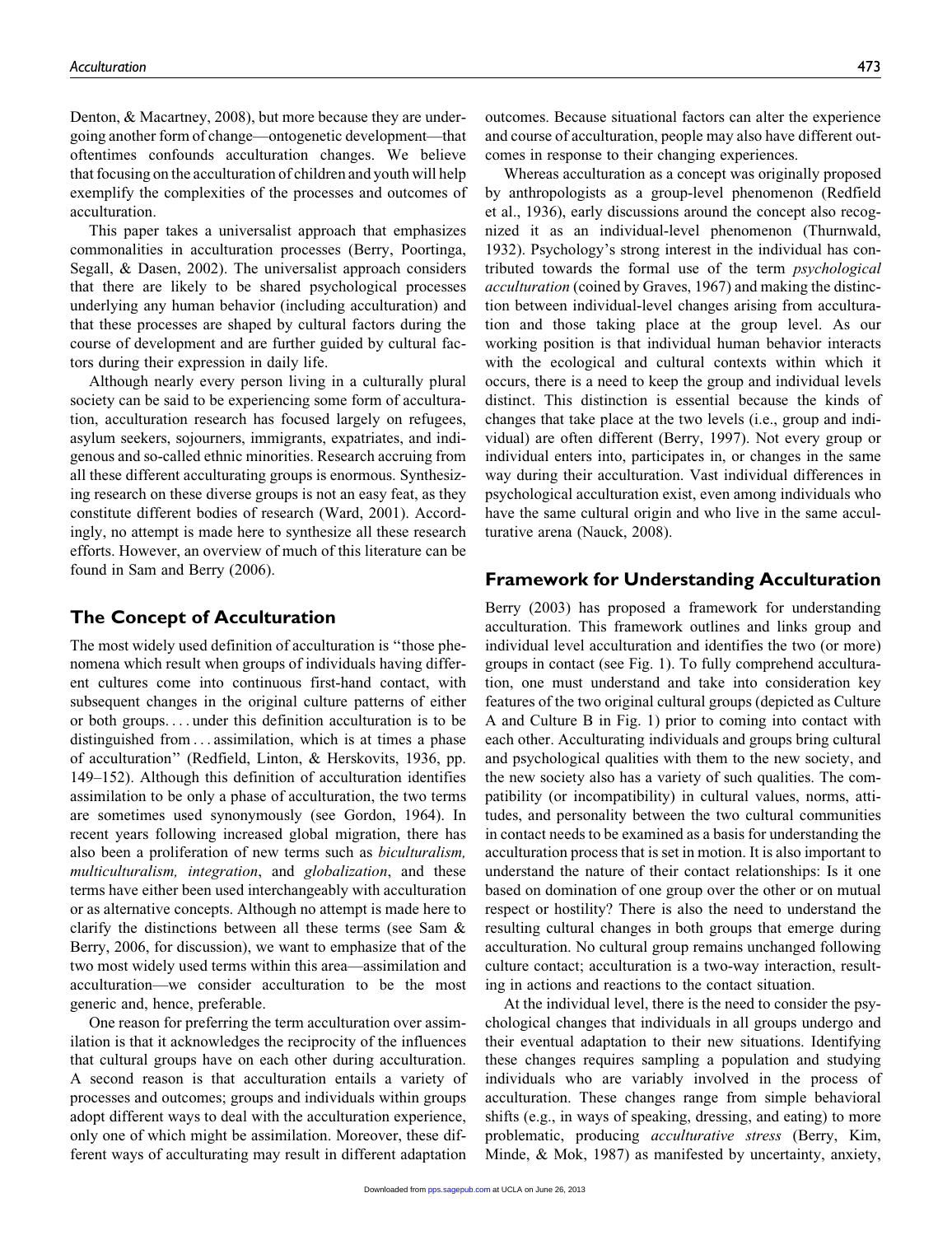

Figure 1. Framework for conceptualizing and studying acculturation.

and depression. Adaptations can be psychological (e.g., sense of well-being or self-esteem) or sociocultural (e.g., acquiring a new language; Ward, 1996). This latter point is further discussed in the subsection on how well people adapt. It is important to point out that although a distinction is made between acculturation at the individual and group level, the rest of the article will focus on the individual level of acculturation.

#### What Changes During Acculturation?

The definition put forward by Redfield and colleagues (1936) states that acculturation encompasses all forms of changes, and Berry (1980) indicated that these changes could be biological, social, physical, and so on. With reference to psychological acculturation, Ward (Ward, 2001; Ward, Bochner, & Furnham, 2001) has identified three main areas of human life that change during acculturation, and referred to these as the ''ABCs of Acculturation,'' with the ''ABCs'' referring respectively to affective, behavioral, and cognitive aspects of the acculturation process. The ABCs are in turn respectively linked to different theoretical perspectives dominating the field: a stress and coping theoretical framework, a culture learning approach, and a social-identification orientation to acculturation. In recent years, concerns have been raised about the limited attention given to ontogenetic development in acculturation theories (Sam, 2006b). Although these concerns have not resulted in a clear theoretical perspective (Motti-Stefanidi, Berry, Chryssochoou, Sam, & Phinney, in press), some of the issues pertaining to developmental aspects of acculturation will be attended to here. Similarly, this subsection will briefly look at personality and individual factors involved in acculturation,

even though they do not constitute a clear theoretical perspective.

## Affective Perspectives: Stress and Coping Framework of Acculturation

The work of Berry on acculturative stress highlights the affective perspective (reviewed by Berry, 2006b). This perspective emphasizes the emotional aspects of acculturation and focuses on such issues as psychological well-being and life satisfaction. This approach corresponds to the acculturative stress component of Figure 1. The working hypothesis is that acculturation can be likened to a set of major life events that pose challenges to the individual. These life events may qualify as stressors and provoke stress reactions in an individual, particularly if the appropriate coping strategies and social supports are lacking. Drawing upon Lazarus and Folkman's stress model (1984), Berry (2006b; Berry et al., 1987) proposed the acculturative stress model. The core idea is that when serious challenges are experienced and are appraised to be problematic because one is not able to deal with them easily by simply adjusting to them by changing one's behavior (see the next section), then acculturative stress results. In essence, acculturative stress is a stress reaction in response to life events that are rooted in the experience of acculturation. In line with Lazarus's stress model, not all acculturation changes result in acculturative stress because there are a number of moderating and mediating factors (both before and during the acculturation) such as personal characteristics including age and gender and social support that may influence the perception and interpretation of the acculturation experience. For instance, more acculturative stress has been found among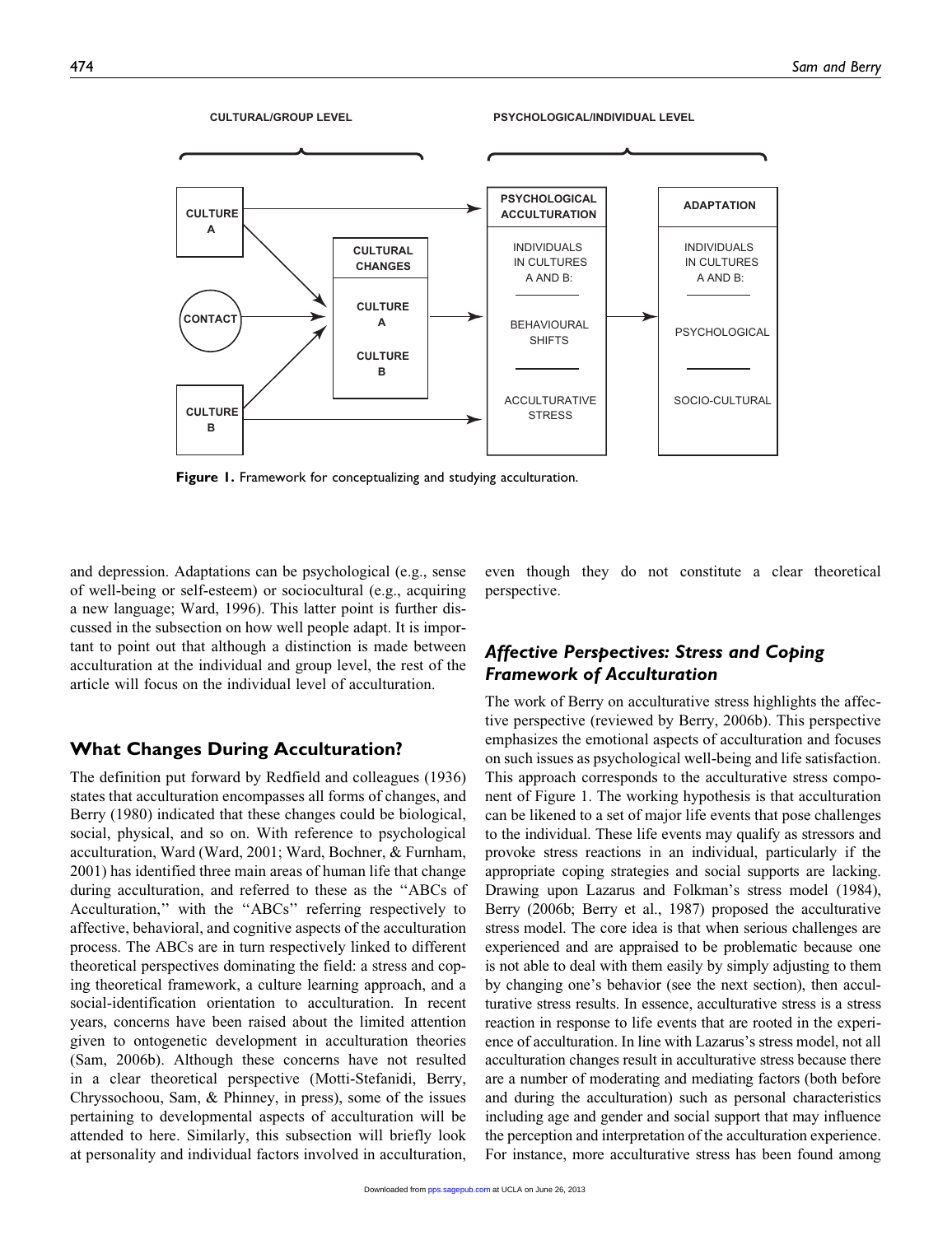older immigrants, females, and those lacking social support (for detailed discussion of this, see Berry 1997, 2006b).

# Behavioral Perspectives: Culture Learning Approach

Stemming from social psychology, and with major influence from Argyle's (1969) work on social skills and interpersonal behavior, the working hypothesis of the cultural learning approach is that people in cultural transitions may lack the necessary skills needed to engage the new culture (reviewed by Masgoret & Ward, 2006). This may result in difficulties managing the everyday social encounters. To overcome these difficulties, individuals are expected to learn or acquire the culture-specific behavioral skills (such as the language) that are necessary to negotiate this new cultural milieu (Bochner, 1972). Specifically, the cultural learning approach entails gaining an understanding in intercultural communication styles, including its verbal and nonverbal components, as well as rules, conventions, and norms and their influences on intercultural effectiveness. This approach corresponds to the behavioral shifts component of Figure 1. The cultural learning approach has evolved in two directions: (a) an inquiry into sociopsychological aspects of intercultural encounters with a focus on communication styles and communication competence (see Gallois, Franklyn-Stokes, Giles, & Coupland, 1988) and (b) an inquiry into cultural differences in communication styles, norms, and values in an effort to predict sociocultural adaptation (see Searle & Ward, 1990; Ward & Kennedy, 1999). Masgoret and Ward (2006) point out that second language proficiency and communication competence are the core of all cultural learning approaches and ultimately sociocultural adaptation. Language skills are relevant both for the performance of daily tasks in the new cultural society and in establishing interpersonal relationships in the society. Cultural learning approaches assume a direct relationship between language fluency and sociocultural adaptation. Good language proficiency is argued to be associated with increased interaction with members of the new culture, and a decrease in sociocultural maladaptation (Ward & Kennedy, 1999).

The cultural learning approach is more applied than theoretical in its emphasis on social skills and social interaction (Masgoret & Ward, 2006; Ward et al., 2001). As an applied area, the starting point is to identify cross-cultural differences in communication (both verbal and nonverbal), rules, conventions, norms, and practices that contribute to intercultural misunderstandings. It then sets out to suggest ways in which confusing and dissatisfying encounters can be minimized.

# Cognitive Perspectives: Social Identification Theories

Whereas the affective and behavioral approaches to acculturation are respectively concerned with stress and emotional feelings, and with skills in dealing with everyday encounters and behavioral changes, the cognitive position is concerned with

how people perceive and think about themselves and others in the face of intercultural encounters. The cognitive aspect is present during the appraisal process noted in the discussion of acculturative stress. However, cognitive aspects mostly refer to how people process information about their own group (ingroup) and about other groups (outgroups), including how people categorize one another and how people identify with these categories. The social identity theory of Tajfel and Turner (1979, 1986) is seen as the start of this perspective.

When individuals and groups enter into an acculturation situation, they are faced with the questions ''Who am I? To which group do I belong?'' (Berry, 1997). These two questions form the basis of one of the influential theoretical positions within the cognitive approaches: social identity theory (Tajfel  $\&$ Turner 1979, 1986). The theory is largely concerned with why and how individuals identify with and behave as part of social groups. Tajfel and Turner (1986) argued that individuals need to belong to a group in order to secure a firm sense of wellbeing. In addition, humans have the tendency to put others and themselves into categories, and this helps us to associate (i.e., identify) with certain groups and not others. Moreover, humans compare the group they belong to with others, and there is a tendency to have a favorable bias toward seeing positive qualities of the group to which we belong, thereby boosting our self image.

Within the context of acculturation, social identity theory is concerned with how groups and individuals define their identity in relations to the members of their own ethnic group (i.e., ethnic identity), on the one hand, and the larger society within which they are acculturating (i.e., national identity; Phinney, 1990), on the other.

One new line of research in this theoretical perspective is the Bicultural Identity Integration (BII) spearheaded by Benet-Martinez. BII is a framework for investigating individual differences in bicultural identity organization, in which the focus is on bicultural individuals' subjective perceptions of how much their dual cultural identities intersect or overlap (Benet-Martínez, Leu, Lee, & Morris, 2002). Benet-Martínez and Haritatos (2005) point out that ''individuals high on BII tend to see themselves as part of a 'hyphenated culture' (or even part of a combined, 'third' emerging culture) and find it easy to integrate both cultures in their everyday lives'' (p. 1019).

# Developmental Perspectives: Ontogenetic Changes

Developmental perspectives on acculturation to date lack clear theoretical positions and are currently just strands of ideas highlighting the importance of including developmental issues into our approaches to acculturation. Both acculturation and development entail some form of change, and it is difficult to disentangle the two changes from each other. Some developmentalists hold the view that acculturation, in particular acculturation by young people, is by and large developmental (Oppedal, 2006). Children and youth from immigrant families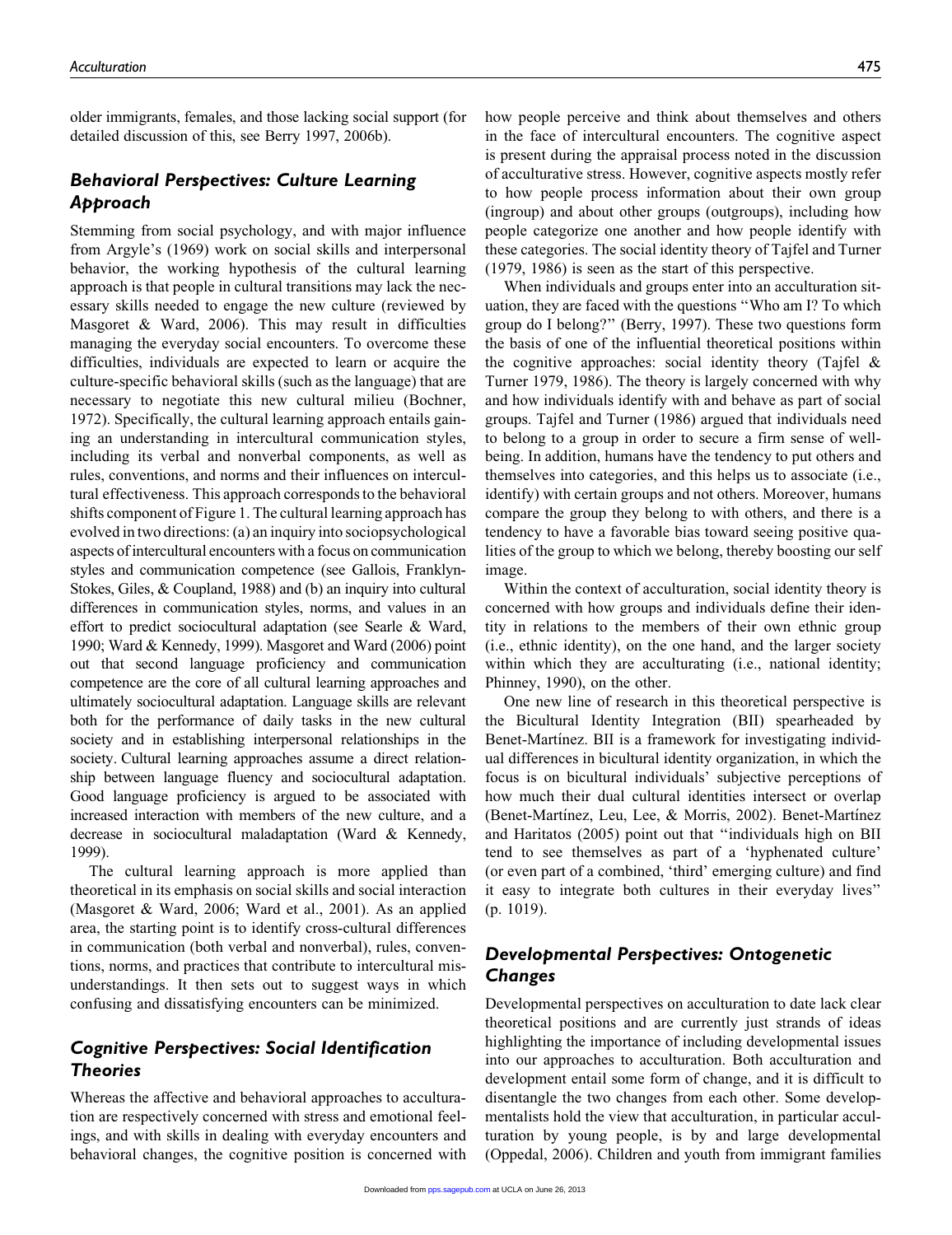undergo major developmental changes at the same time as they are undergoing acculturation, such that acculturation and developmental changes confound each other (Phinney, 2006).

Rather than propose a developmental theory of acculturation, researchers (e.g., Fuligni, 1998; Sam, 1995) have identified developmental issues such as cultural identity (Phinney, 1990), development of self (Kagitcibasi, 2007; Kwak, 2003), and family relationships (Fuligni, Yip, & Tseng, 2002) that may become complicated by acculturation experiences during normal developmental changes. The recurring question from this line of research is whether acculturating children and youth should be viewed as ''normal'' children, similar to their national peers when it comes to how they deal with developmental tasks, or whether they are special in that their acculturation experiences may have special impact on how they resolve developmental tasks. One exception to this trend is the work of Phinney (1990), who has proposed a developmental theory of how immigrant youth develop ethnic and national identities as part of their acculturation.

# Personality and Individual Factors in Acculturation

Despite the recognition that individuals may differ in the extent to which they engage in the acculturation process, there is relatively little research and no clear theory linking personality with acculturation (Kosic, 2006). Existing research has largely examined different aspects of personal characteristics of the individual (broadly defined as personality) and how these characteristics may influence how acculturation takes place, as well as whether they enhance or hinder adaptation. One goal of this line of research has been to identify an ''overseas type'' who could readily adjust to a new cultural environment by focusing on how certain characteristics of the individual (e.g., ethnocentric tendencies) affected adjustment (see Church, 1982). Research on acculturation and personality has usually examined a single or a number of personality characteristics or abilities to see their effect on stress reduction in the adaptation process. As such, these studies seem to be aligned with the affective perspective on acculturation. These studies have used a number of factors, such as attachment styles (Bakker, Van Oudenhoven, & Van der Zee, 2004), the Big Five (Ward, Leong, & Low, 2004), coping strategies (Schmitz, 2004), cultural intelligence (Ang & Van Dyne, 2005; Earley & Ang, 2003), extraversion (Ones & Viswesvaran, 1999), locus of control (Ward, Chang, & Lopez-Nerney, 1999), motivation (Kosic, Kruglanski, Pierro, & Mannetti, 2004), self-esteem (Valentine, 2001), and social axioms (Safdar, Lewis, & Daneshpour, 2006). These studies have yielded mixed results, and the explained variance of personality factors has been generally low.

One reason for the lack of unequivocal support for personality's role in cross-cultural adaptation is a problem with measurement and the prediction of adaptation. Cross-cultural adaptation has been examined in different ways ranging from mental health indicators, interactions with members of the

national society, feelings of acceptance, school achievement, job performance, and satisfaction with life, making it difficult to establish the predictive ability of personality (Ward & Chang, 1997). This is a situation that calls for a metaanalytic examination. The other side of the problem is determining precisely what constitutes a personality trait. And equally problematic in establishing the contribution of personality to cross-cultural adaptation is the general lack of research on person–situation interaction.

# Acculturation Strategies: How Do People Acculturate?

In a framework that outlines the various ways that individuals and groups acculturate (Berry, 1974, 1980), two issues are identified. The first is the degree to which people wish to maintain their heritage cultures and identities; the second is the degree to which people wish to have contact with those who are outside their group and participate with them in the daily life of the larger society. Preferences with respect to these two issues lead to the adoption of four different acculturation strategies that Berry terms assimilation, integration, separation, and marginalization. These strategies depend on the extent to which the individual balances the two issues of culture maintenance and contact (see Fig. 2).

Assimilation is the strategy used when individuals do not wish to maintain their cultural identity and seek close interaction with other cultures (or in some cases adopt the cultural values, norms, and traditions of the new society). The separation strategy is defined by individuals who place a high value on holding on to their original culture and avoid interaction with members of the new society. The integration strategy is used by individuals with an interest in maintaining one's original culture while having daily interactions with other groups there is some degree of cultural integrity maintained, while at the same time they seek, as a member of an ethnocultural group, to participate as an integral part of the larger social network. The marginalization strategy is defined by little possibility or lack of interest in cultural maintenance (often for reasons of enforced cultural loss) and little interest in having relations with others (often for reasons of exclusion or discrimination). The four strategies are neither static, nor are they end outcomes in themselves. They can change depending on situational factors (e.g., in the wake of the 9/11 attack in the U.S., Muslims had to renegotiate their identities; see Sirin & Fine, 2007). These strategies are illustrated in the left hand side of Figure 2. The right hand side of Figure 2 illustrates the parallel concepts that are often employed when describing the public attitudes and public policies in the larger society (see Berry, 2003, for a full discussion).

Using cluster analysis, Berry and his colleagues (Berry, Phinney, Sam, & Vedder, 2006), found four acculturation profiles, reflecting the different ways in which young people orient themselves to five intercultural issues: their acculturation strategies, cultural identities, language use and proficiency, peer relationships, and family relationship values. The sample for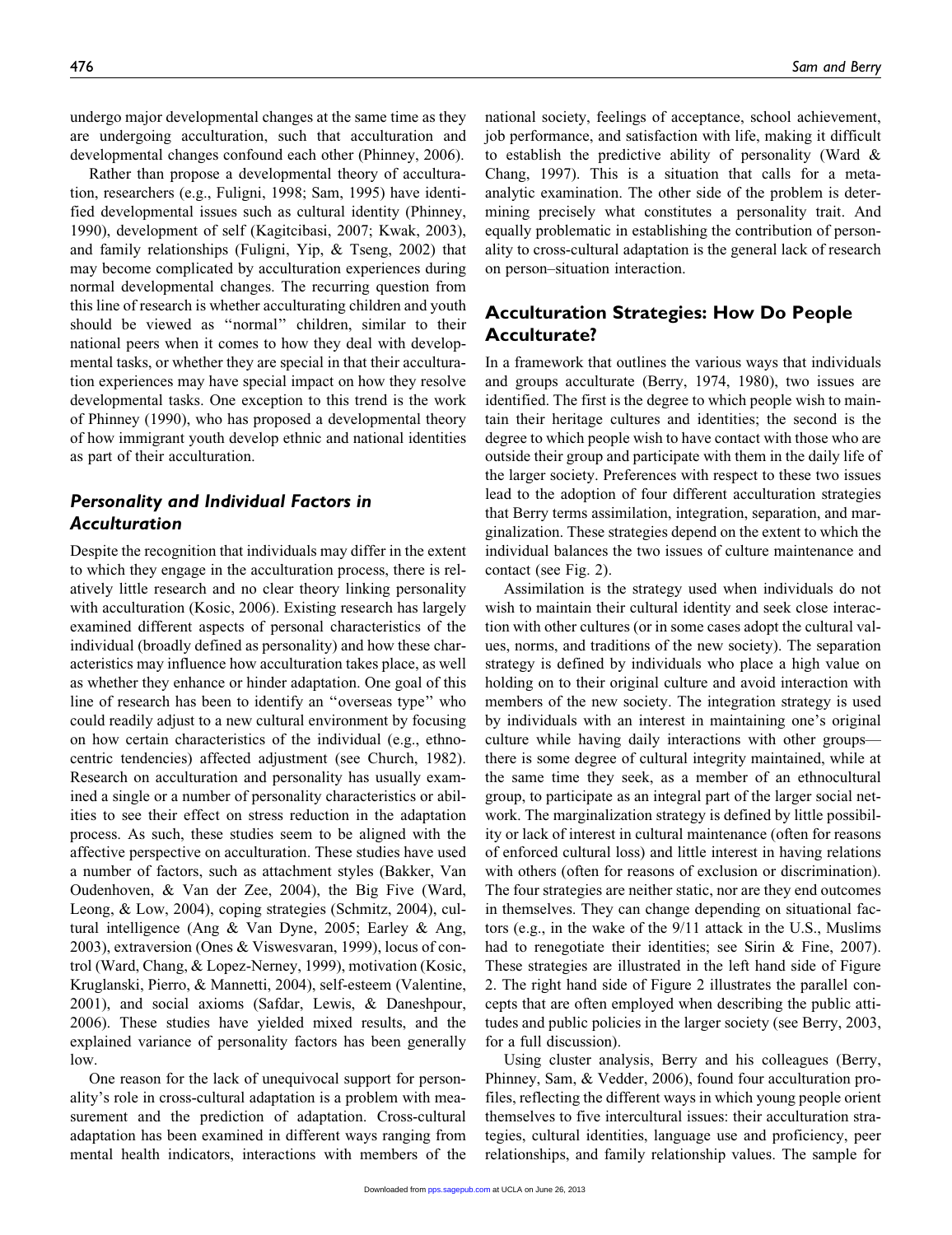

Figure 2. Acculturation strategies in ethnocultural groups and the larger society.

this analysis included over 4,000 immigrant youth in 13 different countries and involved over 30 different ethnic groups. The profiles give support to the original four acculturation strategies: the national, ethnic, integration, and diffuse profiles generally correspond to the assimilation, separation, integration, and marginalization strategies. However, the profiles go beyond preferences for the different ways of acculturating and include acculturation attitudes, cultural identities, language knowledge and use, social relationships, and values.

Much research has also been devoted to the relative preference for the different acculturation strategies (Van Oudenhoven, Prins, & Buunk, 1998) and how acculturation strategies may impact on adaptation outcome (Catro, 2003). To determine preferences for acculturation strategies, researchers have undertaken numerous studies in different countries and with different kinds of acculturating groups. With some few exceptions, integration is the most preferred strategy and marginalization is the least (Berry, 2003). Relative preference for assimilation and separation seem to vary with respect to the ethnic group and the society of settlement, as well as situational domains. In the Berry et al. (2006) study, the researchers found that among all the immigrants combined, integration was the most preferred strategy. However, separation appeared to be the most preferred strategy (40.3%) for the combined Turkish samples ( $n = 714$ ). In contrast, those in the Vietnamese sample ( $n = 718$ ) seemed to prefer assimilation (25.6%) nearly as much as integration  $(33.1\%)$ , and these preferences were related to whether the Vietnamese resided in a ''settler society'' (i.e., a society that has a long history of settling people, such as Australia, Canada. or the United States) or one with more restrictive immigration laws (e.g., Finland and Norway).

Acculturation strategies as presented above assume that acculturating individuals and groups have the freedom to

choose how they want to engage in intercultural relations. This, of course, is not always the case (Berry, 1974). The kinds of attitudes members of the larger society have toward immigrants and/or the kinds of settlement policies the larger society has toward acculturating groups can influence the adopted strategy. Society's expectation of how an acculturating group should acculturate (i.e., acculturation expectations) has been the basis of theoretical models such as the interactive acculturation model (IAM) of Bourhis and his colleagues (Bourhis, Moïse, Perreault, & Senécal, 1997). Extending IAM and arguing that differences exist between what immigrants or acculturating groups do in terms of chosen acculturation strategies (the real plane) and the strategies they prefer (the ideal plane), Navas and her colleagues have developed the relative acculturation expanded model (RAEM; Navas et al., 2005). Navas and her colleagues also point to the fact that preferred strategies (on the ideal plane) and the actual chosen strategy (on the real plane) vary with respect to the sphere of life (e.g., work, family, and religious beliefs). The REAM has been extended to incorporate acculturation expectations of members of the larger society (see Bourhis et al., 1997) to predict areas of agreement and disagreement in the acculturation of Maghrebians and Spaniards in Spain (Navas, Rojas, García, & Pumares, 2007).

# Adaptation: How Well Do People Acculturate?

When discussing how well people adapt during acculturation, the interest is in the long-term outcome of psychological acculturation (Berry, 1997). Adaptation is not synonymous with acculturation, but it follows from the change. Adaptation in the context of acculturation has been defined variously, including health status, communication competence, self-awareness,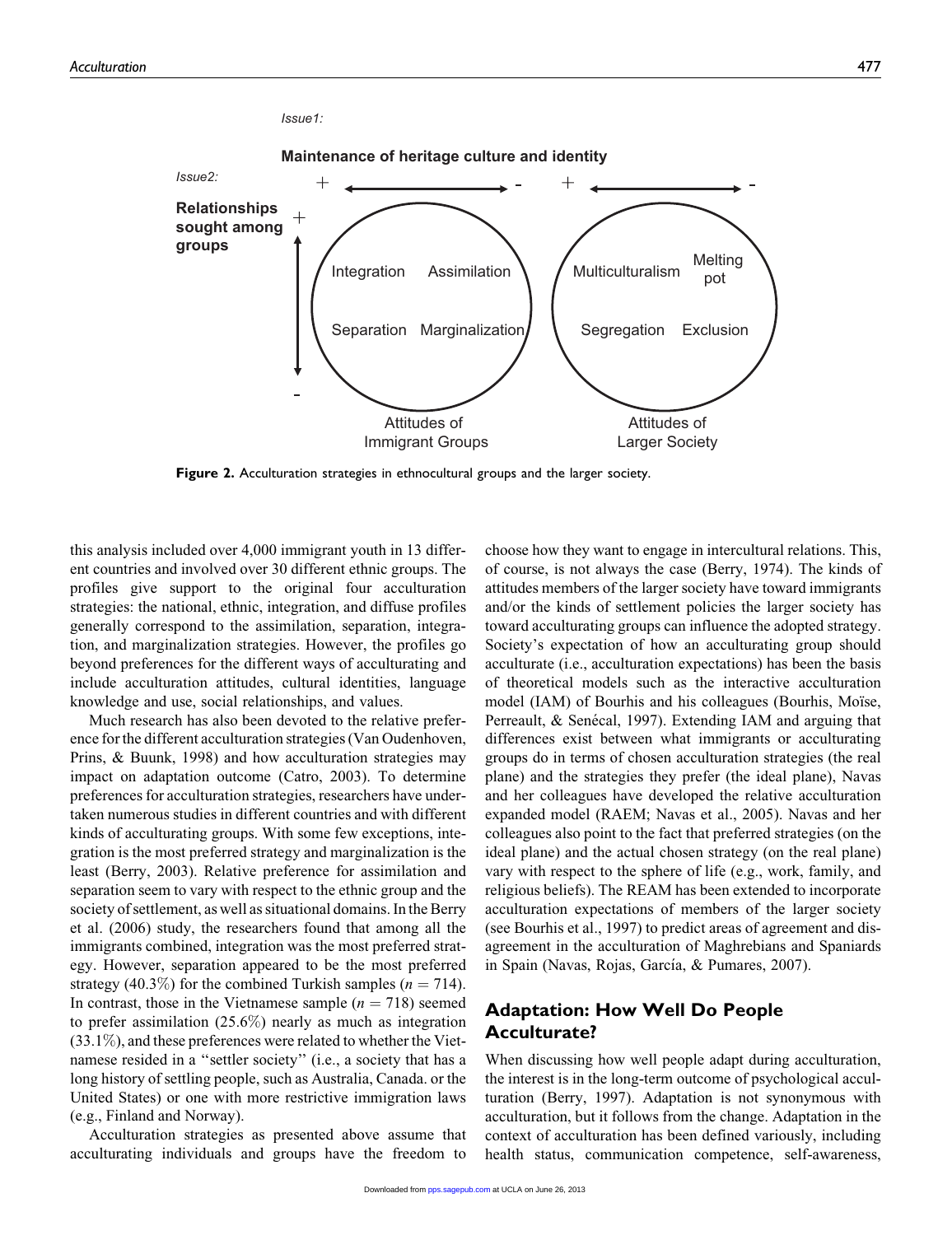stress reduction, feelings of acceptance, and culturally skilled behaviors (see Ward, 1996). In this article, we use the distinction between psychological and sociocultural adaptation proposed by Ward and her colleagues (e.g., Searle & Ward, 1990; Ward, 1996, 2001). Psychological adaptation in this case refers to an individual's satisfaction and overall emotional or psychological well-being. Studies interested in psychological adaptation have oftentimes focused on mental health outcomes such as depression and anxiety. Sociocultural adaptation, on the other hand, refers to how successfully the individual acquires the appropriate sociocultural skills for living effectively in the new sociocultural milieu. The sociocultural adaptation has been operationalized in several ways including behavior problems, school achievement, and social competence. The two forms of adaptation are interrelated; both deal with problems and positive interactions with members of the host culture are likely to improve one's feelings of wellbeing and satisfaction. Similarly, it is easier to accomplish tasks and develop positive interpersonal relations if one is feeling good about him- or herself and accepted by others.

An important issue when discussing how well acculturating people adapt is determining the level of adaptation. A common way to do this is to compare one group with another. But should acculturating people be compared with nonacculturating members of their own ethnic group, other acculturating groups in the new society, or with members of the new and larger society? Or should they be assessed against a psychometrically and standardized instrument measuring adaptation? All three reference groups for comparison and a standardized instrument ideally should be utilized. But, quite often, information on the comparison reference groups is not available, nor is the standardized instrument culturally fair or free. Bearing this in mind, research findings in terms of how well immigrants adapt is mixed (partly because of differences in the benchmark used in reaching a decision). Some studies have found good adaptation outcomes (both psychological and sociocultural) with some acculturating groups doing either better or equally well as their national peers in the society of residence (Berry et al., 2006; Escobar, Nervi, & Gara, 2000, Motti-Stefanidi, Pavlopoulos, Obradovic, & Masten, 2008). However, other studies have found poor adaptation outcomes (Alegría et al., 2008).

Other than differences in the benchmark used in reaching a conclusion (e.g., comparing immigrants with the national group), mixed findings have arisen because of differences in operationalization of acculturation itself and the measure of adaptation outcome examined (see Koneru, Weisman de Mamania, Flynn, & Betancourt, 2007, for a review). Moreover, the outcome of the psychological adaptation is dependent on several moderating factors, including the society of settlement and the immigration policies of the society, and the manner in which they chose to acculturate. This latter issue is discussed in the next section.

Although much attention has been directed to psychological and sociocultural adaptation, research has also found links between acculturation and physical health (Schulpen, 1996), such as different forms of cancer (Abraído-Lanza, Chao, & Gates, 2008) and cardiovascular diseases (Kliewar, 1992; Maskarinec & Noh, 2004). However, rather than acculturation resulting in poor physical health, many studies seem to suggest that immigrants have better physical health when compared with their nonmigrating peers in the society of emigration (see Kliewar, 1992). What appears to be the trend is that with increasing contact and acculturation, health status shifts towards the national norm; this has been referred to as the convergence hypothesis (Sam, 2006a). Closely linked to this observation is what has become known as the immigrant paradox. Specifically, the immigrant paradox encompasses several phenomena, but it is a counterintuitive finding that immigrants show better adaptation outcomes than their national peers; in addition, the paradox also entails the finding that first generation immigrants report better adaptation than their second generation peers (Sam, Vedder, Leibkind, Neto, & Virta, 2008). Research however is unclear why the paradox arises, but some contend that this might be related to a ''healthy immigrant effect''; namely, that more healthy immigrants migrate, but with the passage of time they encounter adaptation challenges such as ethnic discrimination, making them vulnerable to health problems (Flores & Brotanek, 2005).

### Relationship Between How People Acculturate and How Well They Adapt

A number of studies have found that the acculturating strategy that people adopt is related to how well they adapt. The most common finding is that the integration strategy is the most adaptive in several settings and is associated with better psychological and sociocultural adaptation (Liebkind, 2001; Sam et al., 2006). These findings have been found in a comparative study of immigrant youth in Montreal and Paris (Berry & Sabatier, in press). Similarly, the marginalization strategy has been found to be the least adaptive. One possible reason for why integration results in better adaptation outcome is that it entails a form of double competence and the availability of double resources. These competencies come from one's own ethnic and cultural group and from the new and larger society, and these resources double an individual's ability to cope with cultural transitions. In contrast, marginalization entails little competency in and lack of support from any cultural group; hence, the risks of adaptation difficulties are higher.

The large comparative study among immigrant youth (see Berry et al., 2006) also showed that determining how well immigrant youth adapt is not simply a question of how they chose to acculturate, but the nature of the society in which they reside. With respect to the nature of the society of settlement, the researchers distinguished between settler societies (i.e., a society that encourages and welcomes immigration, such as Australia, Canada, and the United States) and nonsettler societies (e.g., France, Germany, Sweden, and the United Kingdom), where immigration is regarded to be a necessity aimed at assisting less privileged people. Berry et al. (2006) found integration to be more common in settler societies than in nonsettler societies. They also found a positive relationship between the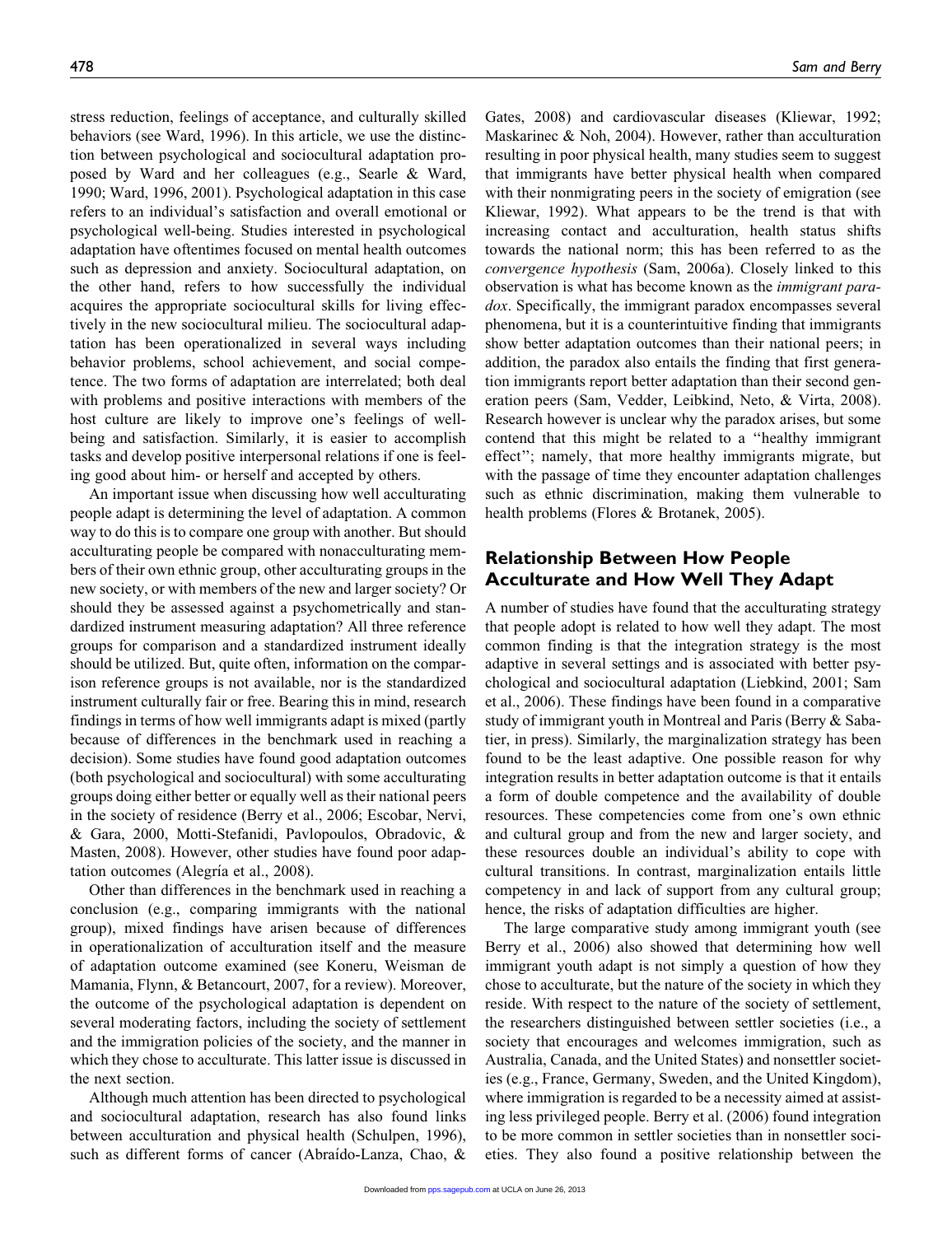integration strategy and successful adaptation, and this seems to hold true irrespective of whether the immigrant lives in a settler or nonsettler society. However, other forms of acculturation (e.g., ethnic profile or separation) were also found to be related to better psychological adaptation in a nonsettler society, but not for sociocultural adaptation (Sam, 2009).

In the relationship between how immigrants acculturate and how well they adapt, the role of discrimination is important. There is evidence that acculturation strategies are linked to discrimination, with those experiencing high discrimination more likely to prefer separation, whereas those experiencing less discrimination prefer integration or assimilation. This may be an example of reciprocity in mutual attitudes: If immigrants experience rejection from the society of settlement, then they are more likely to reject them in return (Berry, 2006a; Jasinskaja-Lahti, Liebkind, & Solheim, 2009). Similarly, there is evidence that discrimination is often the most powerful predictor of poor psychological and sociocultural adaptation (Berry et al., 2006; Jasinskaja-Lahti, Liebkind, Jaakkola, & Reuter, 2006). And, as noted previously, there are relationships between acculturation strategies and adaptation. Taken together, these findings indicate a close (triangular) relationship among acculturation strategies, adaptive outcomes, and discrimination. Researchers cannot determine whether these links are causal. However, in one study (Berry et al., 2006), the structural model suggests that discrimination may be a starting point: High discrimination predicts low preference for integration and poor adaptation, whereas integration predicts positive adaptation. This pattern provides some evidence that achieving better intercultural relations and adaptation is likely to require a reduction in discrimination.

#### Conclusions and Future Research Directions

A major part of the field of cross-cultural psychology is now concerned with the process and outcomes of acculturation. This is evidenced by changes in the published articles in journals (Brouwers, van Hemert, Breugelman, & van de Vijver, 2004; Lonner, 2004) and in the papers presented at international congresses. The likely reason for this intense research activity is the worldwide increase in intercultural contact and mutual influence, commonly known as globalization. However, evidence reviewed in this article shows that such intercultural contact does not necessarily lead to increased homogeneity in culture and behavior: Assimilation is not the most preferred or common way of acculturating, and the adaptations tend not to be the most positive when it is pursued. As argued by Berry (2008), alternative strategies exist to counter the homogenizing influences and changes that might occur from increased globalization, including resistance to or withdrawal from contact and the development of novel or innovative ways of living together.

These various consequences of contact and acculturation need to be further explored and monitored by research over the coming years. Although we have an understanding of what the distinct types of acculturation strategies are and of their consequences, it appears that little is known about the antecedentsthat is, what predicts individuals to want to maintain their own and others' cultural identity (and adopt different types of acculturation strategies). Furthermore, there is a lack of multilevel studies that integrate society-level characteristics and individual-level characteristics in understanding acculturation. Ideally, such research should be both longitudinal and comparative. Only longitudinal research can engage the process of cultural and psychological change that lies at the core of the process of acculturation. And only comparative research can understand the global pattern of response to increased intercultural contact and the consequent acculturation. Moreover, comparative research designs require the sampling from societies where most acculturation is now taking place (but where little research has actually been done). These include the largest domestic intercultural settings of China, India, and Russia, and those involving diasporas of refugees and sojourners in various regions of Africa, the Gulf States, Pakistan, and West Asia. Only when sufficient information is available from these intercultural cauldrons will we be able to provide a comprehensive picture of the acculturation experience and its outcomes.

#### Acknowledgments

David L. Sam was a visiting scholar at the Heller School for Social Policy and Management at Brandeis University when this article was written. Support from the School is very much appreciated and acknowledged.

#### Declaration of Conflicting Interests

The authors declared that they had no conflicts of interest with respect to their authorship or the publication of this article.

#### **References**

- Abraı´do-Lanza, A.F., Chao, M.T., & Gates, C.Y. (2008). Acculturation and cancer screening among Latinas: Results from the National Health Interview Survey. Annals of Behavioural Medicine, 29, 22–28.
- Alegría, M., Canino, G., Shrout, P.E., Woo, M., Duan, N., Vila, D., et al. (2008). Prevalence of mental illness in immigrant and nonimmigrant U.S. Latino groups. American Journal of Psychiatry, 165, 359–369.
- Ang, S., & Van Dyne, L. (2005). Handbook of cultural intelligence: Theory, measurement, and applications. New York: Sharpe.
- Argyle, M. (1969). Social interaction. London: Methuen.
- Bakker, W., Van Oudenhoven, J.P., & Van der Zee, K.I. (2004). Attachment styles, personality, and Dutch emigrants' intercultural adjustment. European Journal of Personality, 18, 387–404.
- Benet-Martínez, V., & Haritatos, J. (2005). Bicultural identity integration (BII): Components and psychological antecedents. Journal of Personality, 73, 1015–1050.
- Benet-Martínez, V., Leu, J., Lee, F., & Morris, M. (2002). Negotiating biculturalism: Cultural frame-switching in biculturals with oppositional vs. compatible cultural identities. Journal of Cross-Cultural Psychology, 33, 492–516.
- Berry, J.W. (1974). Psychological aspects of cultural pluralism. Culture Learning, 2, 17–22.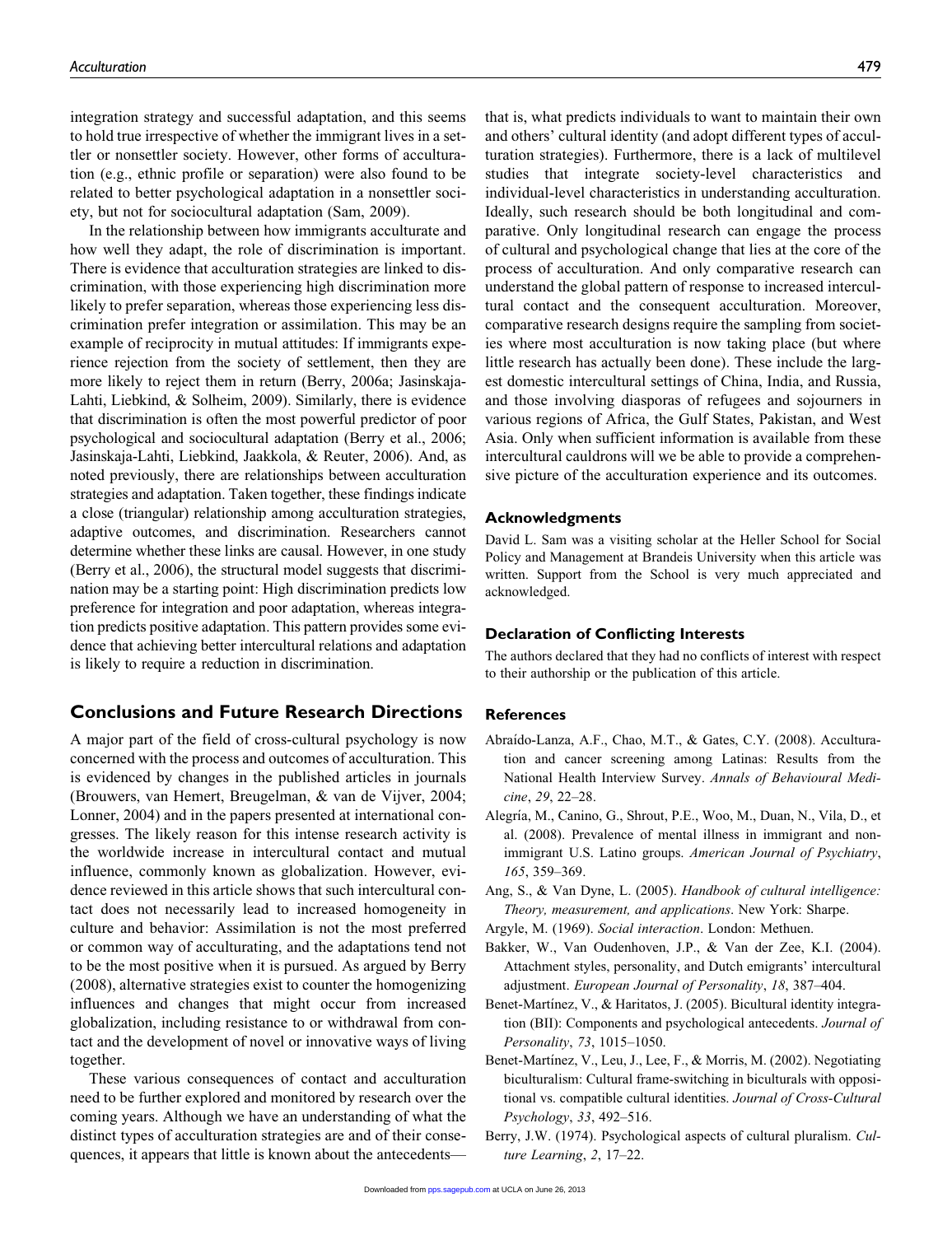- Berry, J.W. (1980). Acculturation as varieties of adaptation. In A. Padilla (Ed.), Acculturation: Theory, models and some new findings (pp. 9–25). Boulder, CO: Westview.
- Berry, J.W. (1997). Immigration, acculturation and adaptation. Applied Psychology, 46, 5–68.
- Berry, J.W. (2003). Conceptual approaches to acculturation. In K. Chun, P. Balls-Organista, & G. Marin (Eds.), Acculturation: Advances in theory, measurement and applied research (pp. 17– 37). Washington, DC: American Psychological Association.
- Berry, J.W. (2006a). Mutual attitudes among immigrants and ethnocultural groups in Canada. International Journal of Intercultural Relations, 30, 719–734.
- Berry, J.W. (2006b). Stress perspectives on acculturation. In D.L. Sam & J.W. Berry (Eds.), The Cambridge handbook of acculturation psychology (pp. 43–57). Cambridge, United Kingdom: Cambridge University Press.
- Berry, J.W. (2008). Globalisation and acculturation. International Journal of Intercultural Relations, 32, 328–336.
- Berry, J.W., Kim, U., Minde, T., & Mok, D. (1987). Comparative studies of acculturative stress. International Migration Review, 21, 491–511.
- Berry, J.W, Phinney, J.S., Sam,, D.L., & Vedder, P. (2006). Immigrant youth in cultural transitions: Acculturation, identity, and adaptation across national contexts. Mahwah, NJ: Erlbaum.
- Berry, J.W., Poortinga, Y.H., Segall, M.H., & Dasen, P.R. (2002). Cross-cultural psychology: Research and applications. Cambridge, United Kingdom: Cambridge University Press.
- Berry, J.W., & Sabatier, C. (in press). Acculturation, discrimination, and adaptation among second generation immigrant youth in Montreal and Paris. International Journal of Intercultural Relations.
- Bochner, S. (1972). Problems in culture learning. In S. Bochner & P. Wicks (Eds.), Overseas students in Australia (pp. 65–81). Sydney, Australia: University of New South Wales Press.
- Bourhis, R.Y., Moïse, L.C., Perreault, S., & Senécal, S. (1997). Towards an interactive acculturation model: A social psychological approach. International Journal of Psychology, 32, 369–386.
- Brouwers, S., van Hemert, D., Breugelman, S., & van de Vijver, F. (2004). Historical analysis of empirical studies published in the Journal of Cross-cultural Psychology: 1970-2004. Journal of Cross-Cultural Psychology, 35, 251–262.
- Catro, V.S. (2003). Acculturation and psychological adaptation. Westport, CT: Greenwood Press.
- Church, T. (1982). Sojourner adjustment. Psychological Bulletin, 91, 540–572.
- Earley, C., & Ang, S. (2003). Cultural intelligence. Palo Alto, CA: Stanford University Press.
- Escobar, J.I., Nervi, C.H., & Gara, M.A. (2000). Immigration and mental health: Mexican Americans in the United States. Harvard Review of Psychiatry, 8, 64–72.
- Flores, G., & Brotanek, J. (2005). The healthy immigrant effect: A greater understanding might help us improve the health of all children. Archives of Pediatrics and Adolescent Medicine, 159, 295–297.
- Fuligni, A.J. (1998). The adjustment of children from immigrant families. Current Directions in Psychological Science, 7, 99–103.
- Fuligni, A.J., Yip, T., & Tseng, V. (2002). The impact of family obligation on the daily activities and psychological well-being of Chinese Americans. Child Development, 73, 302–314.
- Gallois, C., Franklyn-Stokes, A., Giles, H., & Coupland, N. (1988). Communication accommodation theory and intercultural encounters: Intergroup and interpersonal considerations. In Y.Y. Kim & W.B. Gudykunst (Eds.), International and intercultural communication annual: Vol. 12. Theories in international communication (pp. 157–185). Newbury Park, CA: Sage.
- Gordon, M.M. (1964). Assimilation in American life. The role of race, religion and national origins. New York: Oxford University Press.
- Graves, T.D. (1967). Psychological acculturation in a tri-ethnic community. Southwestern Journal of Anthropology, 23, 337–350.
- Hernandez, D.J., Denton, N.A. & Macartney, S.E. (2008). Children in immigrant families: Looking to America's future. In L. Sherrod, J. Brooks-Gunn, M.-A. McCabe, & A.D. Glaspie (Eds.), Social policy report: Giving child and youth development knowledge away (Vol. 22, pp. 3–13). Ann Arbor, MI: Society for Research in Child Development.
- Jasinskaja-Lahti, I., Liebkind, K., Jaakkola, M., & Reuter, A. (2006). Perceived discrimination, social support networks and psychological well-being among three immigrant groups. Journal of Cross-Cultural Psychology, 37, 293–311.
- Jasinskaja-Lahti, I., Liebkind, K., & Solheim, E. (2009). To identify or not to identify? National dis-identification as an alternative reaction to perceived ethnic discrimination. Applied Psychology: An International Review, 58, 105–128.
- Kagitcibasi, C. (2007). Families, self and human development across cultures: Theory and applications. Mahwah, NJ: Erlbaum.
- Kliewer, E.V. (1992). Epidemiology of diseases among migrants. International Migration Quarterly Review, 30, 141–165.
- Koneru, V.K., Weisman de Mamania, A.G., Flynn, P.M., & Betancourt, H. (2007). Acculturation and mental health: Current findings and recommendations for future research. Applied and Preventive Psychology, 12, 76–96.
- Kosic, A. (2006). Personality and individual factors in acculturation. In D.L. Sam & J.W. Berry (Eds.), The Cambridge handbook of acculturation psychology (pp. 113–128). Cambridge, United Kingdom: Cambridge University Press.
- Kosic, A., Kruglanski, A.W., Pierro, A., & Mannetti, L. (2004). The social cognition of immigrants' acculturation: Effects of the need for closure and the reference group at entry. Journal of Personality and Social Psychology, 86, 796–813.
- Kwak, K. (2003). Adolescents and their parents: A review of intergenerational family relations for immigrant and non-immigrant families. Human Development, 46, 115–136.
- Lazarus, R.S., & Folkman, S. (1984). Stress, appraisal and coping. New York: Springer.
- Liebkind, K. (2001). Acculturation. In R. Brown & S. Gaertner (Eds.), Blackwell handbook of social psychology (Vol. 4, pp. 386–406). Oxford, United Kingdom: Blackwell.
- Lonner, W.J. (2004). JCCP at 35: Commitment, continuity, and creative adaptation. Journal of Cross-Cultural Psychology, 35, 122–136.
- Masgoret, A.-M., & Ward, C. (2006). The cultural learning approach to acculturation. In D.L. Sam & J.W. Berry (Eds.), Cambridge